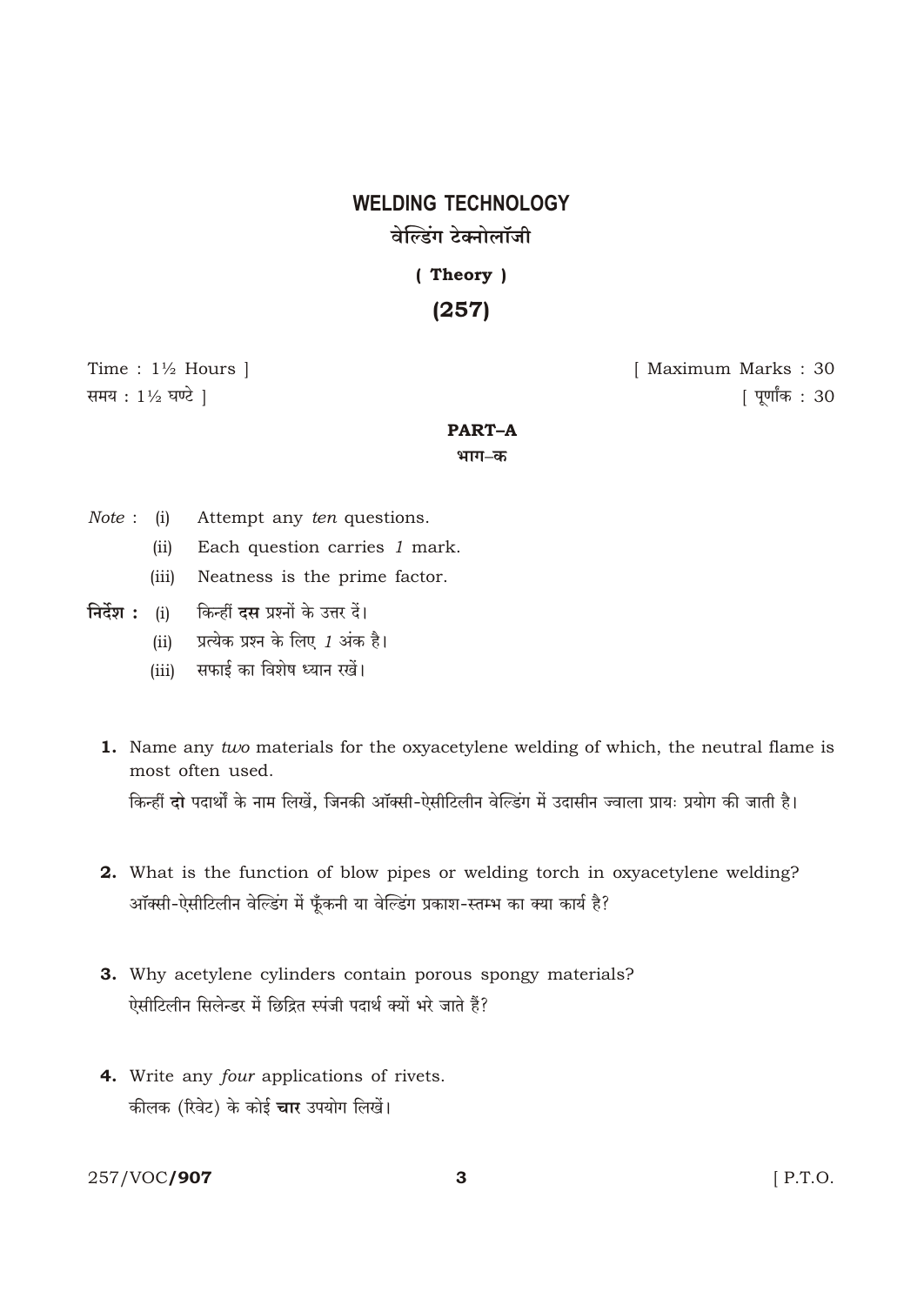- 5. Which equipment of oxyacetylene gas welding is not used in oxyacetylene cutting? ऑक्सी-ऐसीटिलीन गैस वेल्डिंग का कौन-सा उपकरण ऑक्सी-ऐसीटिलीन ज्वाला कर्तन में उपयोग नहीं किया जाता है?
- 6. What is the colour of flame, when acetylene burns in atmosphere? ज्वाला का रंग बताइए, जब ऐसीटिलीन सामान्य वातावरण में जलती है।
- 7. Write any four basic types of welding joints. वेल्डिंग जोडों के किन्हीं **चार** मुलतः प्रकारों को लिखें।
- 8. What is the volume of oxygen required to burn one volume of acetylene? ऐसीटिलीन गैस के एक आयतन को जलाने के लिए ऑक्सीजन गैस के कितने आयतन की आवश्यकता होती है?
- 9. State at least one reason for 'overlap' defect in welding. वेल्डिंग जोड में होने वाली 'अंशछादन' त्रूटि का कम-से-कम **एक** कारण लिखें।
- 10. In AC polarity has no effect on the performance of welding. (True/False) प्रत्यवर्ती धारा में ध्रुवत्व का वेल्डिंग की गुणवत्ता पर कोई असर नहीं होता है। (सही/गलत)
- 11. Flux is required in welding of copper. (True/False) कॉपर की वेल्डिंग में प्रवाह (फ्लक्स) की आवश्यकता पडती है। (सही/गलत)
- 12. Bend test is carried out to determine the of the weld metal. (Fill in the blank) मोड़ परीक्षण (बैंड टेस्ट) का उपयोग वेल्ड धातु की —— का निर्धारण करने के लिए किया जाता है। (रिक्त स्थान की पूर्ति करें)
- **13.** joint is a joint between overlapping members. (Fill in the blank) —— अवयव के अंशछादन के बीच होने वाला जोड़ है। (रिक्त स्थान की पूर्ति करें)

257/VOC/907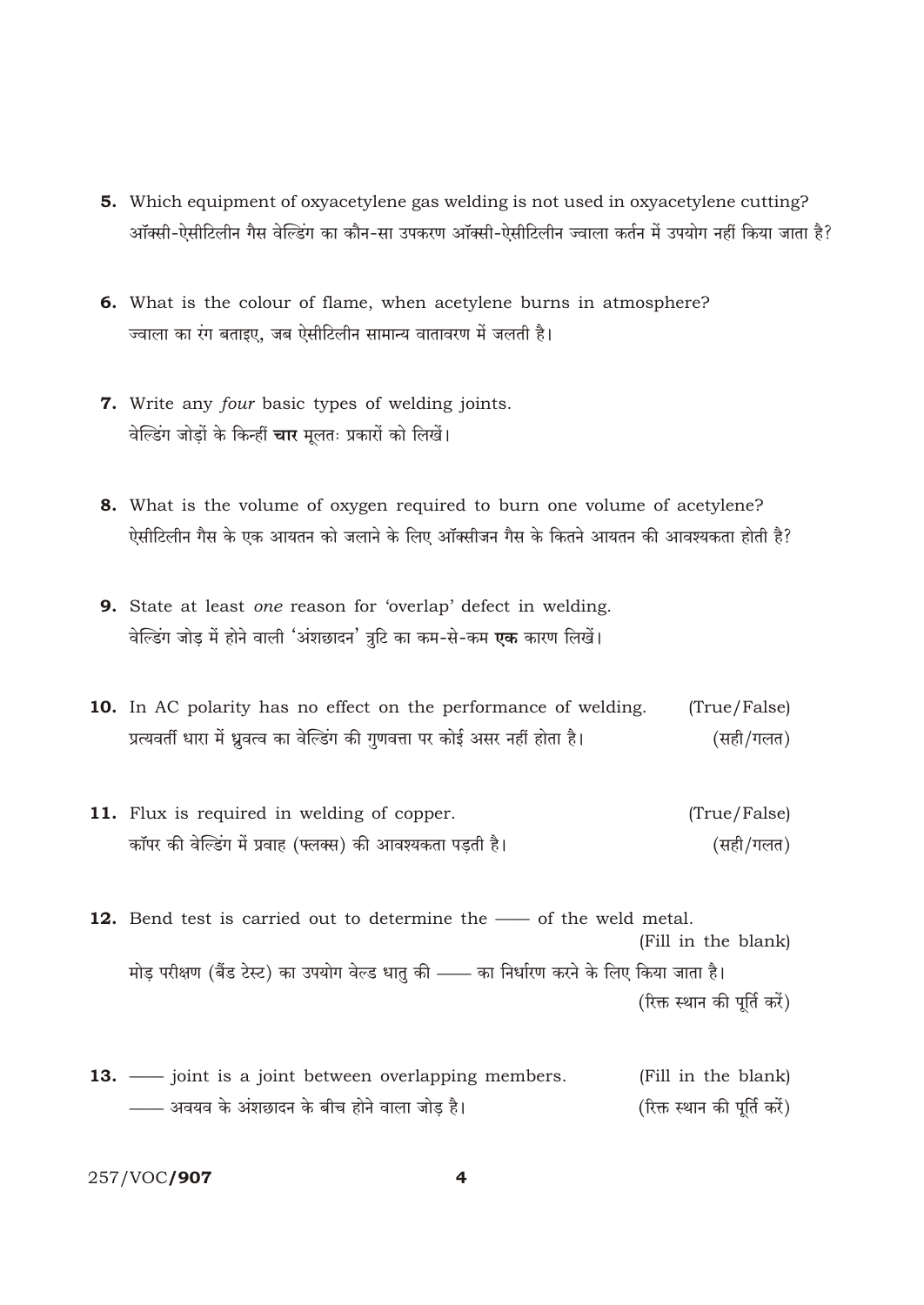## **PART-B**

#### भाग-ख

- Attempt any *five* questions. *Note* : (i)
	- Each question carries 4 marks.  $(ii)$
- किन्हीं **पाँच** प्रश्नों के उत्तर दें। निर्देश :  $(i)$ 
	- प्रत्येक प्रश्न के लिए 4 अंक हैं।  $(ii)$
	- 1. Write the most suitable welding process for the welding of the following metals :
		- (a) Aluminium
		- $(b)$  Low carbon steels
		- (c) Nickel
		- (d) Stainless steel

निम्नलिखित पदार्थों की वेल्डिंग के लिए सबसे उपयुक्त वेल्डिंग प्रक्रिया लिखें :

- (क) ऐल्युमिनियम
- (ख) निम्न (कम) कार्बन इस्पात
- (ग) निकल
- (घ) स्टेनलेस स्टील
- 2. Write the name of equipment used in oxyacetylene welding for the following purposes :
	- (a) To protect eyes from heat and ultraviolet rays
	- $(b)$  To protect hands from any injury
	- (c) To light the torch
	- (d) To remove rust or dirt from metal prior to welding

निम्नलिखित उद्देश्यों के लिए ऑक्सी-ऐसीटिलीन वेल्डिंग में प्रयुक्त उपकरण का नाम लिखें :

- (क) ऊष्मा और अल्ट्रावायलेट किरणों से आखों को बचाने के लिए
- (ख) हाथों को किसी चोट से बचाने के लिए
- (ग) गैस वेल्डिंग में प्रकाश-स्तम्भ को जलाने के लिए
- (घ) वेल्डिंग से पहले धातु पर से जंग या धूल हटाने के लिए

## 257/VOC/907